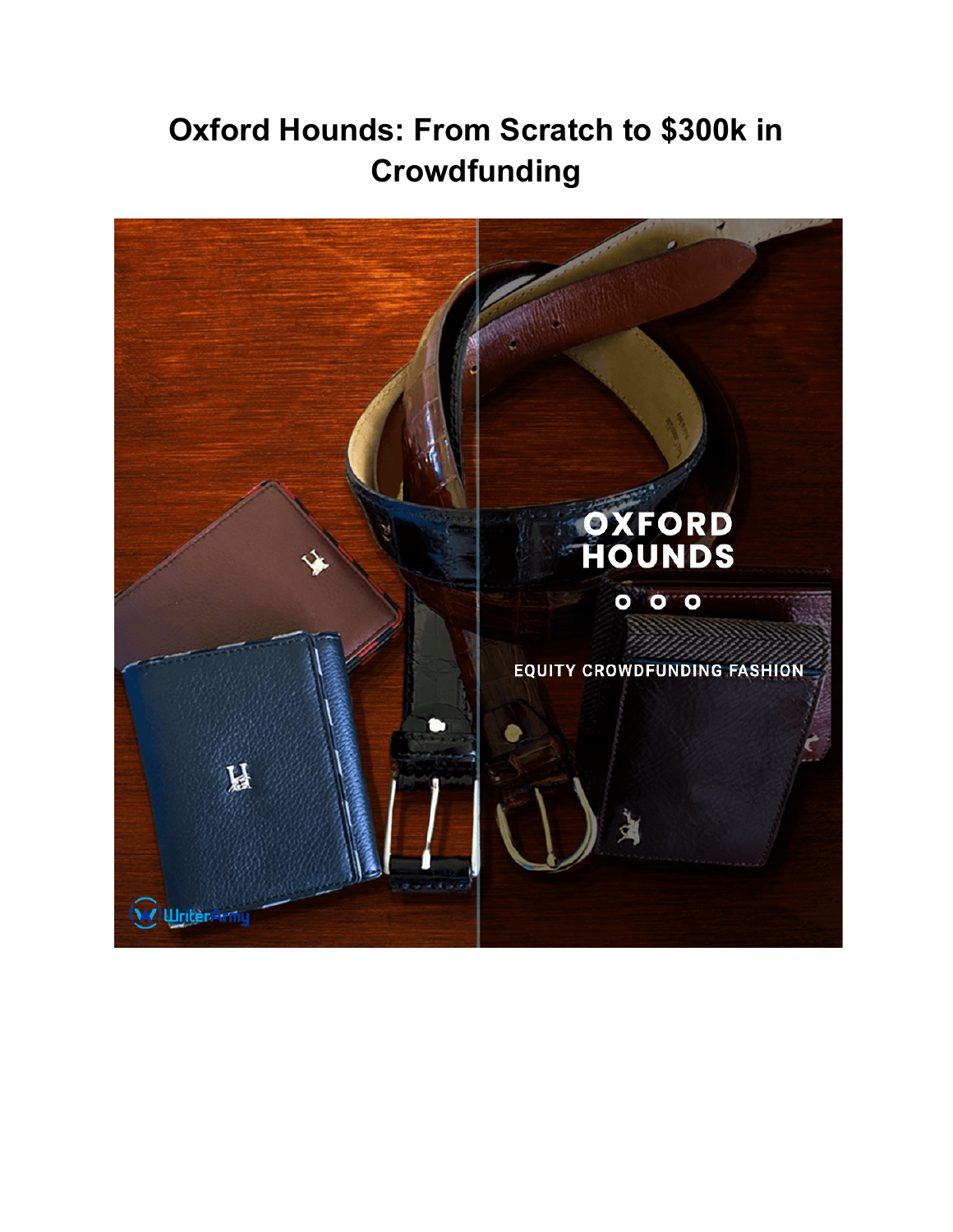# **About the client:**

James Tulin is the founder and CEO of Oxford Hounds, a global direct-to-consumer men's luxury fashion brand - made in Italy.

Before starting with this venture, James occupied the role of Senior Vice President, Director, and Principal at a large corporate fashion company called Swank Inc, with experience of more than 35 years.

James was aiming to raise his first round of capital on Wefunder after attempting to first go through angels and VCs.

Utilizing Wefunder allowed James to leverage his own marketing strategies and partners, retain control over the campaign, and raise capital from friends, family, and unaccredited investors on Wefunder and elsewhere.

# **The challenge:**

James had a clear, well-detailed plan to launch & build his next venture, but he knew however that he'd need seed capital.

We were hired as a marketing strategy consultant from the very beginning of the pre-launch process

*This was also thanks to the help of James' amazing resolve & perseverance.*

It was a great marriage of skill & sources, and we're proud to say so.

And it was only through this mindset that WriterArmy was able to conclude with a final touch of excellent breakthrough.

# **An increase of around 50% of the company's final capital.**

**So read on.**

**The solution:**

# **What we did:**

We did a good deal of copywriting, served (and still do) as strategic marketing consultants for Oxford Hounds, as well as effectuators to find even more potential investors.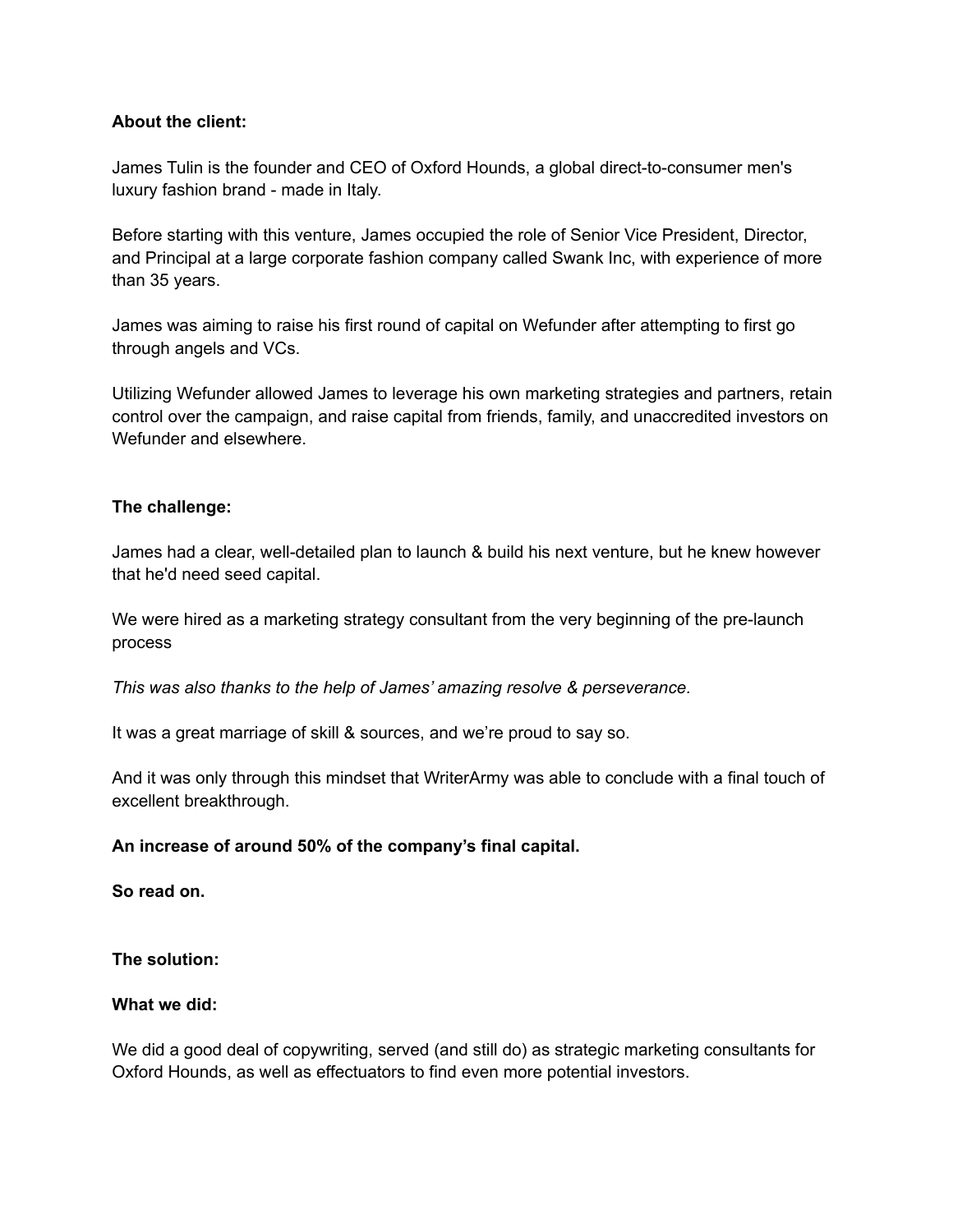

Note that James T. was a highly persistent & active individual. Exactly the type of clients we like *to work with.*

He had reached out on his own to many people from his network in addition to his campaign.

James managed to raise over \$180k in crowdfunding through Wefunder - a **breaking record** on the platform at the time.



**However**, he knew that he'd need more to help reach his company's full destiny.

The initial approach recommended by the agency - which specialized in crowdfund capital raising - was to attract investors through ads.

But what may work in one niche or industry may not work as well in another.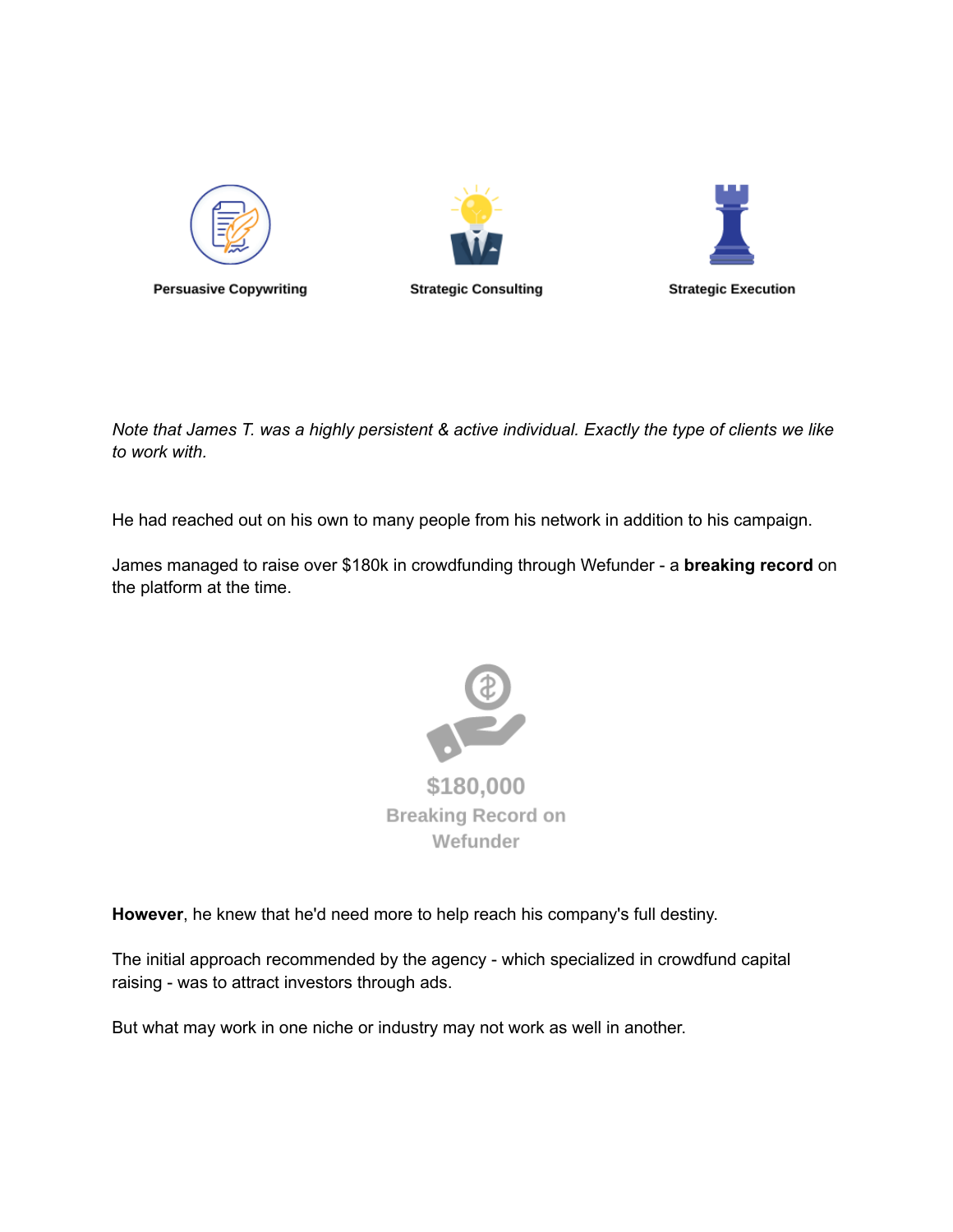# **Ups and downs:**

*After raising \$241k, the capital dropped -in a few weeks - to \$205k.*



*Naturally, this was a stressful event.*

The results were, unfortunately, a bit **costly** and not very **pleasing.**

**Fortunately**, though, we all worked tirelessly; tweaking and brainstorming on finding efficient solutions - which took a few months.

*Sully Chaudhary (WriterArmy CEO), was personally available for Oxford Hounds every day of the week.*

*Staying up at night and very early in the mornings to make sure the project would eventually succeed.*

# *We believe that the key to success is through our clients' success, even if that demands temporary sacrifice.*

That's how WriterArmy finally hit a breakthrough through one of our newfound specialties - in organic engagement.

# **The outcome:**

After 4 months of persistent efforts, WriterArmy had finally hit the goldmine.

We understood that most investors in this niche would rarely invest in a company they've only heard of through an ad.

Instead, investors prefer to give their money to people they can trust & directly communicate with.